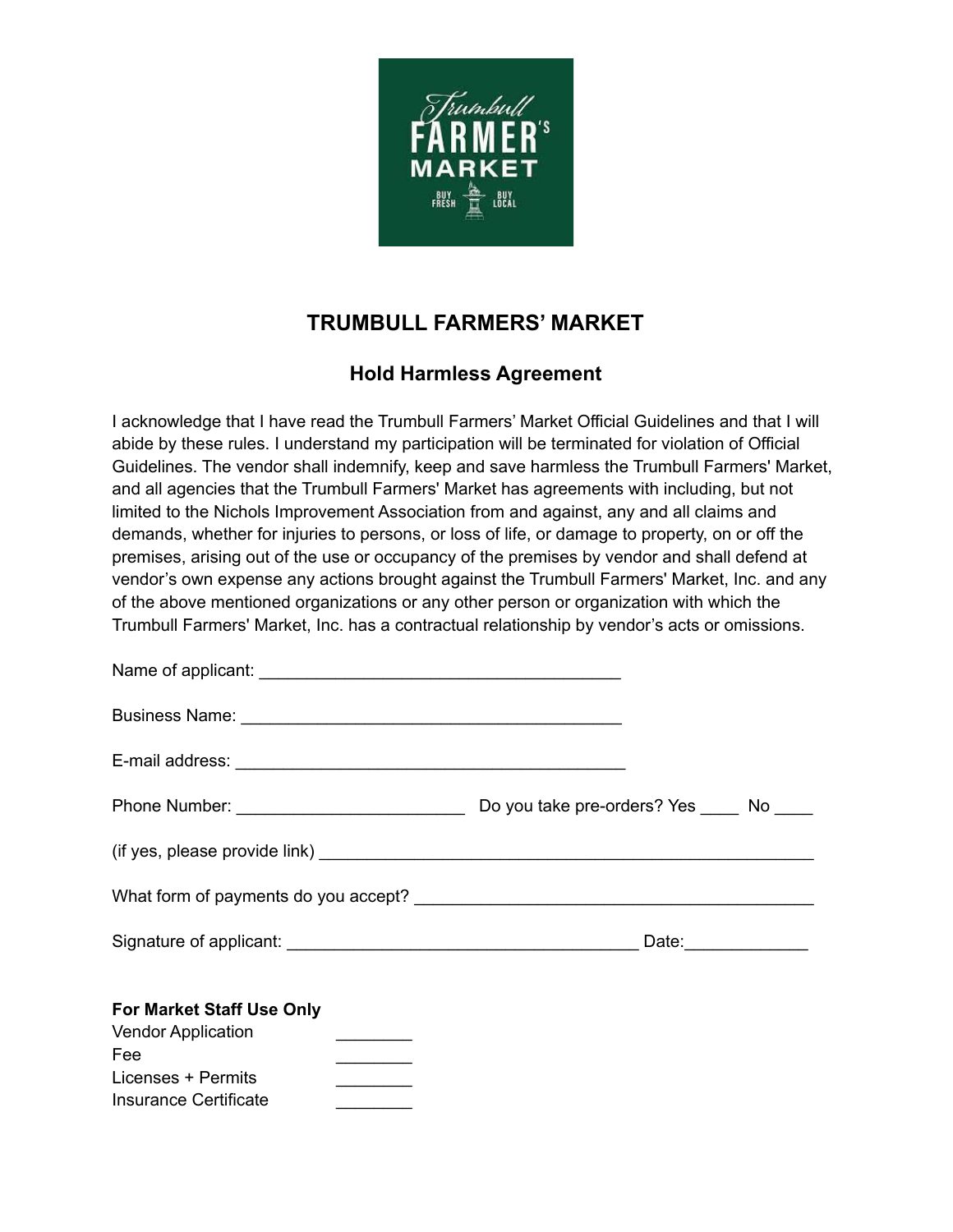# **TRUMBULL FARMERS' MARKET**

### **Official Guidelines**

**Market Operation:** The market will run from **May 5th through October 27th, 2022.** The market will be held each Thursday from 4 PM to 7 PM at the NIA Ballfields. Selling will not begin before 4 PM and will end promptly at 7 PM each market day. All vendors must be open and ready for business when the market is open. All vehicles must vacate the market site no later than 3:45 PM.

**Set-Up + Clean-Up:** Set-up, for vendors who require additional time, may begin as early as 2 PM and must be completed by 3:45 PM. Farmers/vendors are responsible for cleaning all trash and waste within and around their allotted space, removing garbage from the market site at the end of each market day, and maintaining safety in that area. Failure to clean the space will result in a \$20 fine paid the following market day.

**Producer-Only:** Farmer's must grow or produce at least 75% of the products they sell. Any items that are not homegrown by the farmer must be obtained in the following local states (CT, NY, NJ) and be labeled as such.

**Products To Be Sold:** Fresh, high-quality fruits, vegetables, herbs, honey, jams and jellies, baked goods, cheese, maple syrup, flowers, bedding plants, potted plants, approved meats, eggs, locally handmade soaps, candles, crafts and other items as approved by the Market Committee may be sold at the market. Value-added products will be admitted at the discretion of Market Management. All items sold at the market are subject to Market Management approval.

### **Product Guidelines:**

- All products must be of top quality.
- All products produced under certification such as organic, licensed meat, poultry, or dairy products or products requiring inspection, such as baked goods or preserves must display certification or license and have a copy on file with the Market Management.
- All products must have the appropriate federal, state and local licenses.
- Baked goods must follow federal, state, and local health regulations.
- All products sold must be described or represented truthfully. Market must be conducted honestly and legally.
- Packaged food should be properly labeled with name of product, ingredient list (if more than one ingredient), name/address where food is prepared and net weight, volume or numerical count.
- If USDA grades are used by vendors, products must meet minimum standards established for the labeled grades.
- For products sold by the pound, a certified scale must be used.

**Commitment to Market:** Product availability may limit participants' beginning and ending dates; therefore, a schedule will be developed prior to the start of the market season documenting the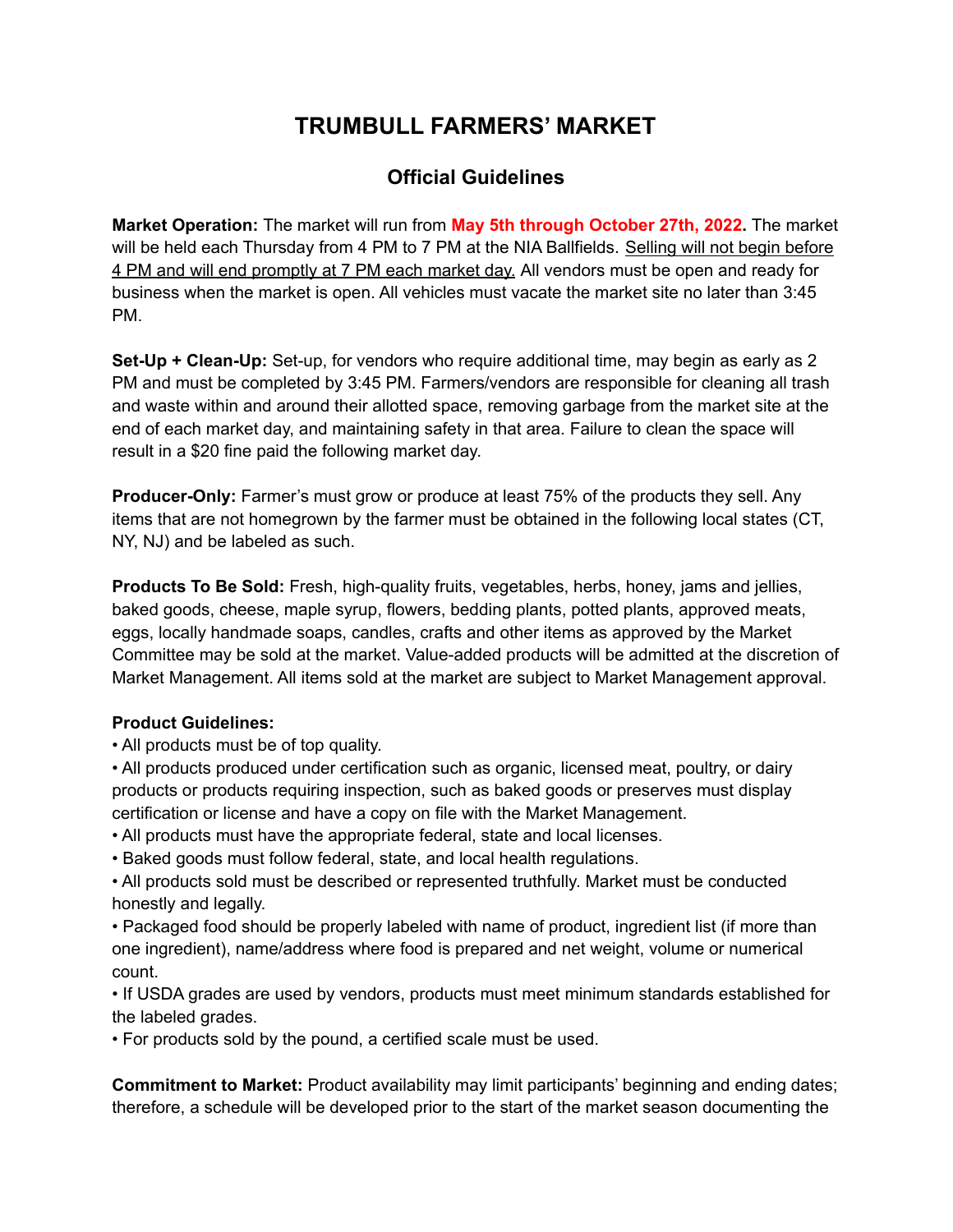farmer/vendor commitment to the market. Market Management will give preference to farmers/vendors who commit to the entire market season and participate on a regular basis. Consistency is critical in attracting buying customers to the market

**Weather Exemption:** Trumbull Farmers Market is a rain or shine market. The only exception to this rule is lightning, thunder or excessive heat. The market master and operating committee will make the determination to cancel markets and vendors will be notified ASAP

**Notification of Attendance:** Vendors must notify the Market Manager via email at **niafarmersmarket@gmail.com** or by text at (203) 650-2903 if they will not be selling at market on any given Thursday. Farmers/vendors should text or email within 48 hours of a market day if they cannot attend. Vendors who are no-shows on market days without prior notification will be fined \$25 for the missed market day. Three missed markets without proper notification will result in dismissal from the market.

**Vendor Parking:** Vendors must move their vehicles out of the market area and to the designated vendor parking area by 3:45 PM. Parking shall be done in an orderly fashion and vehicles can not randomly be left in an open space.

**Signage:** Farmers/vendors must keep all required paperwork at their booth at all times (e.i. Health Forms, Crop Plans, All licensing & Insurance)

**Applications:** All fees must be paid by each market vendor by April 1st in order to secure a spot. Fees are nonrefundable. Vendors must provide a copy of all documentation with their application form. All appropriate documentation (insurance, permits, etc.) must be on file with the Market Manager (including a signed contract indicating that the approved market member agrees to the Rules of the Trumbull Farmers' Market) before the vendor can begin to sell at the Market. Insurance certificates should indicate the following information as additionally insured: Trumbull Farmers' Market 1773 Huntington Tpke, Trumbull 06611

**Farm/Business Visits:** Trumbull Farmers' Market Management may visit farm/business locations to verify compliance with market criteria and guidelines. Farmers/vendors should submit a map and directions to their farm/business location along with the Market application.

**Reselling:** The resale of items purchased by the vendor shall not be permitted except in the case of ingredients required by those producing prepared or value-added products. However, farmers and/or vendors selling these types of products must prepare them predominately with material they have grown or gathered. Baked goods are exempted from this rule.

**Prepared Foods:** All food items must be prepared in accordance with applicable local, state, and federal regulations. Food vendors must submit a copy of their food licenses with their application. If accepted, a vendor may be immediately terminated from market participation if they fail to comply with health department regulations.